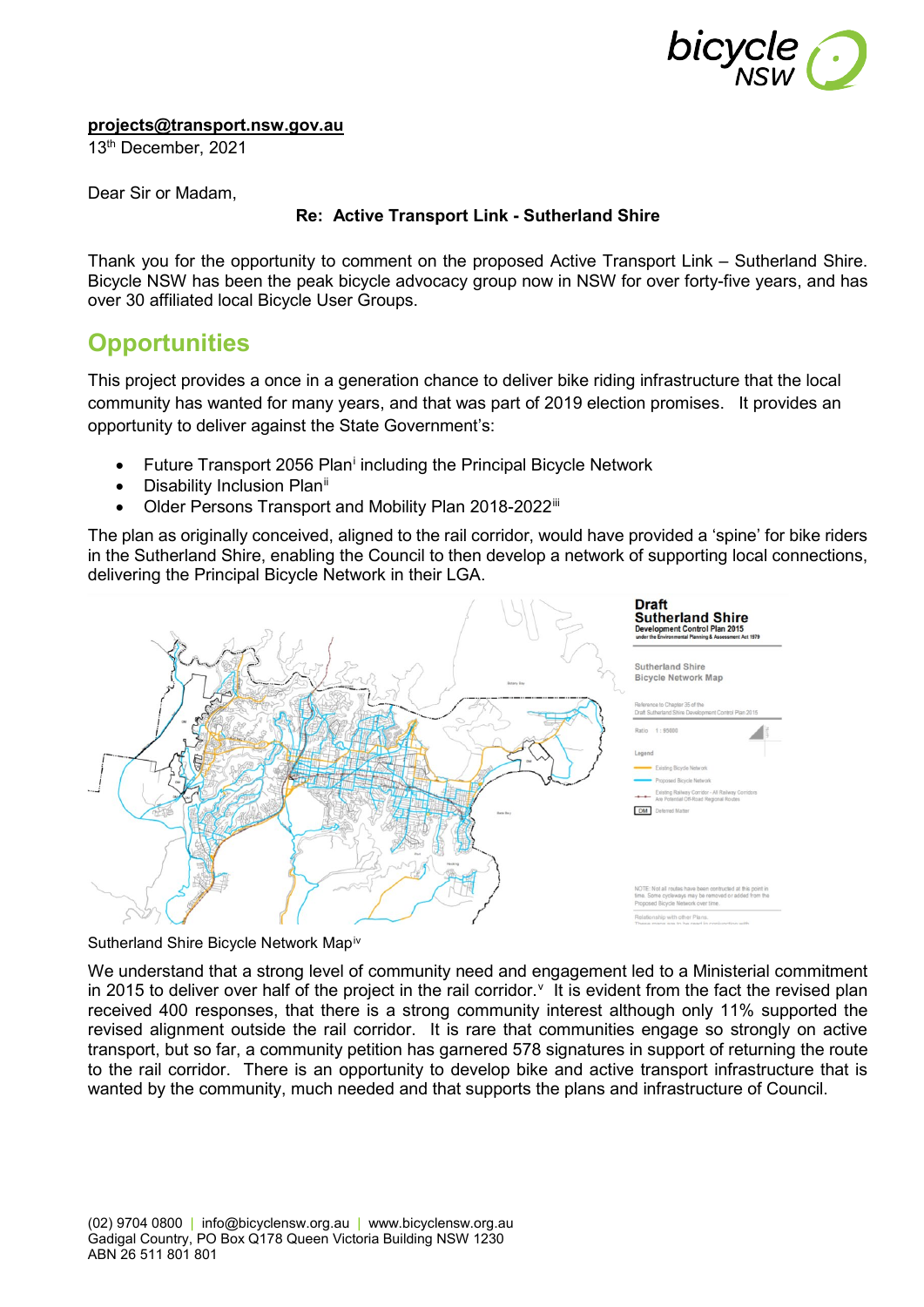## **Issues**

**Safety:** The most pressing issue that respondents and the Sutherland Council have identified is safety. Of the 400 responses to the recent consultation, 54% raised safety concerns over the Transport for NSW 'preferred option' and only 11% supported it. Assurances that safety will be a priority do not properly account for the need of vehicles entering and leaving the Kingsway will do so at speed. This is highly likely to result in crashes and Transport for NSW mapped data makes it abundantly clear which roads are the most hazardous



## Transport for NSW casualty data<sup>[vi](#page-3-2)</sup>

It is also highly likely that owners of driveways will strongly object to being made to give-way to bike riders, and that drivers will be reluctant to give way at side streets, especially once traffic banks up and driver frustration levels rise. A dual direction cycleway poses the risk to riders that car drivers will not look for them in the direction that is contraflow to the driving alignment. Rather than use the 'personal safety' of women as an excuse for dismissing genuine community concerns over fatal crashes, we recommend completing and making public an independent safety evaluation of the in and out of rail corridor option.

**Connectivity:** One of the arguments for the Transport for NSW 'preferred option' is that it will provide more direct connections to key destinations including schools and higher education centres, town centres, hospitals, employment centres, commercial and retail precincts, and parks and recreational facilities. However, this appears to forget that people can still connect to these destinations by footpath, which school children up to the age of 16 can cycle on as well if needed.

Sutherland Council's existing and proposed cycling network would provide safe connections between these destinations and the 'spine' aligned within the rail corridor, and appears to provide better, safer connectivity for bike riders. The planned Council network would also enable users of the railway alignment to enter and leave in order to access local destinations, whilst also enabling more riders to travel safely for longer journeys that would help reduce car dependence and rail congestion. Finally, the Transport for NSW 'preferred option' also does not go all the way to Cronulla, something the community have identified as an issue.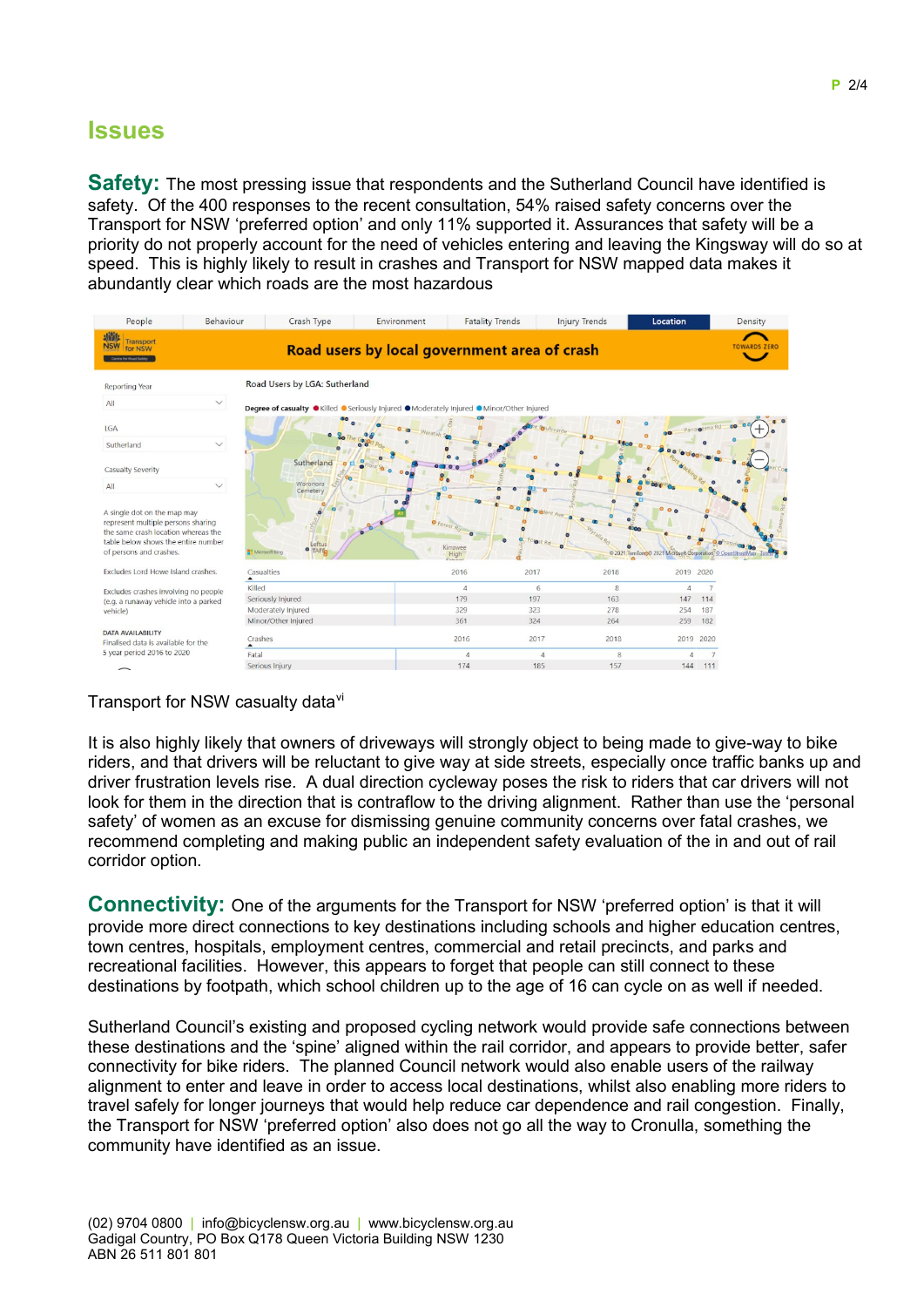**Parking and driveways:** Under the Transport for NSW 'preferred option' the community and businesses will lose parking and are already objecting to this and the crossing of driveways by this route. Local businesses will resent bike riders crossing their driveways and will campaign against parking loss. In other LGAs, Bicycle NSW has seen these issues and objections result in lengthy delays, court cases and even the cancellation of projects. By contrast, the rail corridor alignment has no impact on parking or driveways, and was strongly supported by the community.

**Amenity**: The information booklet claims customers will have a more enjoyable journey along 'leafy suburban streets', but appears to forget that riding adjacent to high speed, 6 lane roadways is noisy, stressful and far from enjoyable. The community and Sutherland Council have a deep understanding of local needs and conditions, and the feedback provided to date provides clear guidance on what is needed to persuade people to cycle in the currently car-dominated LGA. The unfortunate impact of building the Transport for NSW 'preferred alignment' is that it will be poorly used and add fuel to the anti-cyclist lobby's arguments that bike riding infrastructure is a wasted investment.

Unfortunately, the Transport for NSW 'preferred alignment' will not deliver the path widths or space required to accommodate a population increase of around 41,000 people over the next 20 years. Vii Instead providing a cycleway along the railway alignment, separated from pedestrians, and upgrading local pedestrian infrastructure, offers a more 'future-proof' treatment for the planned population increases. Separating bike riders from pedestrians provides better amenity for people walking, and better conforms with Transport for NSW Policy.<sup>[viii](#page-3-4)</sup>-

**Cost:** In documentation and our meetings related to this project it has been suggested that the cost of building the cycleway in the rail corridor is the real reason for the Transport for NSW 'preferred alignment'. However, a cost argument is not persuasive without transparency. Bicycle NSW recommends making transparent the actual costs of construction in the rail corridor, with a breakdown of key line items. This may enable solutions to be found to deliver the project in the way the community supports, or it will provide a clear rationale for refusing to do so. Failing to provide a transparent business case will only contribute to community mistrust and objections in the face of a broken election promise.

The Active Transport Link for the Sutherland Shire is a project that had great potential for bike riders and the community. Unfortunately the current iteration risks creating infrastructure that is dangerous, falls well short of Transport for NSW Policy standards, fails to connect properly with Sutherland Council's network plan and the Principal Bicycle Network. Bicycle NSW urges Transport for NSW to reconsider the design and return it to the rail corridor alignment favoured by the community and Sutherland Council.

Yours faithfully, Bastien Wallace – BA LLB General Manager of Public Affairs Bicycle NSW

<span id="page-2-1"></span>ii NSW Government, Disability Inclusion Plan (2015) [Online 1/4/2020] <https://www.facs.nsw.gov.au/download?file=313495>

<span id="page-2-2"></span>iiiNSW Government, Older Persons Transport and Mobility Plan 2018-2022 (2018) [Online 1/4/2020] [https://future.transport.nsw.gov.au/sites/default/files/media/documents/2018/Older%20Persons%20Transport%20](https://future.transport.nsw.gov.au/sites/default/files/media/documents/2018/Older%20Persons%20Transport%20and%20Mobility%20Plan_0.pdf) [and%20Mobility%20Plan\\_0.pdf](https://future.transport.nsw.gov.au/sites/default/files/media/documents/2018/Older%20Persons%20Transport%20and%20Mobility%20Plan_0.pdf)

<span id="page-2-0"></span>i NSW Government, Future Transport 2056 [Online 1/4/2020] [https://future.transport.nsw.gov.au/plans/future](https://future.transport.nsw.gov.au/plans/future-transport-strategy/future-transport-greater-sydney)[transport-strategy/future-transport-greater-sydney,](https://future.transport.nsw.gov.au/plans/future-transport-strategy/future-transport-greater-sydney) Points 3-5 -